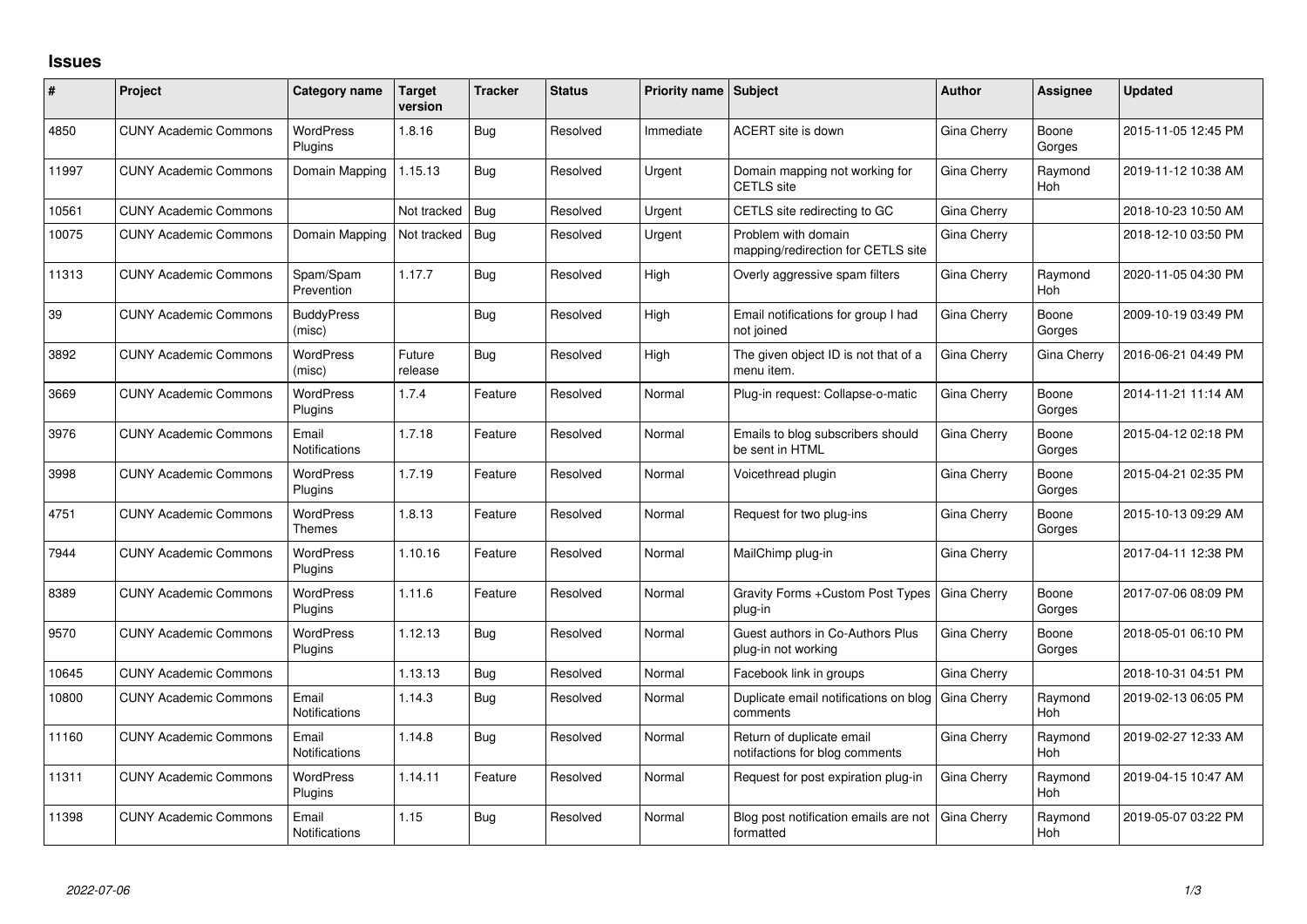| #     | Project                      | <b>Category name</b>          | <b>Target</b><br>version | <b>Tracker</b> | <b>Status</b> | <b>Priority name Subject</b> |                                                                              | <b>Author</b>      | Assignee              | <b>Updated</b>      |
|-------|------------------------------|-------------------------------|--------------------------|----------------|---------------|------------------------------|------------------------------------------------------------------------------|--------------------|-----------------------|---------------------|
| 10847 | <b>CUNY Academic Commons</b> | <b>Blogs</b><br>(BuddyPress)  | 1.15                     | Feature        | Resolved      | Normal                       | Select which blog posts are sent to<br>group                                 | Gina Cherry        | Boone<br>Gorges       | 2019-04-23 03:54 PM |
| 11444 | <b>CUNY Academic Commons</b> |                               | 1.15.1                   | Bug            | Resolved      | Normal                       | New site settings not saved                                                  | Gina Cherry        |                       | 2019-05-14 11:15 AM |
| 11511 | <b>CUNY Academic Commons</b> | <b>WordPress</b><br>Plugins   | 1.15.3                   | Feature        | Resolved      | Normal                       | Plug-in request                                                              | Gina Cherry        |                       | 2019-06-11 11:05 AM |
| 11508 | <b>CUNY Academic Commons</b> |                               | 1.15.3                   | Bug            | Resolved      | Normal                       | Bug with "Send to Group"                                                     | Gina Cherry        |                       | 2019-06-11 10:31 AM |
| 11501 | <b>CUNY Academic Commons</b> |                               | 1.15.3                   | Bug            | Resolved      | Normal                       | Error message when editing post                                              | Gina Cherry        |                       | 2019-05-31 10:57 AM |
| 11441 | <b>CUNY Academic Commons</b> | Reply By Email                | 1.15.3                   | Bug            | Resolved      | Normal                       | Blog/group comments                                                          | Gina Cherry        | Raymond<br>Hoh        | 2019-06-11 11:05 AM |
| 11513 | <b>CUNY Academic Commons</b> | Email<br><b>Notifications</b> | 1.15.4                   | Bug            | Resolved      | Normal                       | Extra group notification                                                     | Gina Cherry        | Raymond<br>Hoh        | 2019-06-25 04:22 PM |
| 11488 | <b>CUNY Academic Commons</b> | <b>WordPress</b><br>Plugins   | 1.15.8                   | Bug            | Resolved      | Normal                       | Co-authors plus plug-in                                                      | Gina Cherry        | Raymond<br>Hoh        | 2019-08-27 11:36 AM |
| 11927 | <b>CUNY Academic Commons</b> |                               | 1.15.11                  | Bug            | Resolved      | Normal                       | WP editor backups                                                            | Gina Cherry        |                       | 2019-10-08 11:22 AM |
| 12003 | <b>CUNY Academic Commons</b> |                               | 1.15.13                  | Bug            | Resolved      | Normal                       | Editing events using Events<br>Manager plugin                                | Gina Cherry        |                       | 2019-10-22 04:39 PM |
| 11451 | <b>CUNY Academic Commons</b> | Group Blogs                   | 1.16                     | Feature        | Resolved      | Normal                       | 'Send to group' checkbox should<br>remain unchecked for saved draft<br>posts | Gina Cherry        | Boone<br>Gorges       | 2019-12-04 10:51 AM |
| 14568 | <b>CUNY Academic Commons</b> | <b>WordPress</b><br>Plugins   | 1.18.14                  | Feature        | Resolved      | Normal                       | Plugin request: Gravity Forms<br>Advanced Post Creation Add-On               | Gina Cherry        |                       | 2021-07-13 01:18 PM |
| 14841 | <b>CUNY Academic Commons</b> | <b>WordPress</b><br>Plugins   | 1.18.20                  | Bug            | Resolved      | Normal                       | Issue with Co-Authors Plus in the<br>Customizr theme                         | Gina Cherry        | Raymond<br><b>Hoh</b> | 2021-10-07 08:14 PM |
| 14848 | <b>CUNY Academic Commons</b> | <b>WordPress</b><br>Plugins   | 1.18.21                  | Bug            | Resolved      | Normal                       | Bug with Gravity Forms/Commons<br>interaction                                | Gina Cherry        | Raymond<br>Hoh        | 2021-10-13 06:51 PM |
| 15094 | <b>CUNY Academic Commons</b> | Group Invitations 2.0.0       |                          | Bug            | Resolved      | Normal                       | Group admins added to site as<br>authors, not admins                         | Gina Cherry        | Boone<br>Gorges       | 2022-05-26 11:36 AM |
| 11649 | <b>CUNY Academic Commons</b> | WordPress<br>Plugins          | 2.0.3                    | Bug            | In Progress   | Normal                       | CC license displayed on every page                                           | <b>Gina Cherry</b> | Raymond<br>Hoh        | 2022-06-29 11:32 AM |
| 13704 | <b>CUNY Academic Commons</b> |                               |                          | Bug            | Rejected      | Normal                       | Site logo not updating                                                       | Gina Cherry        |                       | 2021-02-23 10:46 AM |
| 12036 | <b>CUNY Academic Commons</b> | Email<br>Notifications        |                          | Bug            | Resolved      | Normal                       | Blog post notification not sent to<br>group                                  | Gina Cherry        |                       | 2019-11-04 11:36 AM |
| 11582 | <b>CUNY Academic Commons</b> |                               |                          | <b>Bug</b>     | Rejected      | Normal                       | Site privacy options                                                         | Gina Cherry        |                       | 2019-06-20 11:26 AM |
| 11512 | <b>CUNY Academic Commons</b> |                               |                          | Bug            | Duplicate     | Normal                       | Links not opening in new tab                                                 | Gina Cherry        |                       | 2019-06-04 11:08 AM |
| 11507 | <b>CUNY Academic Commons</b> |                               |                          | Bug            | Rejected      | Normal                       | Apply layout to existing site?                                               | Gina Cherry        |                       | 2019-05-31 01:33 PM |
| 10363 | <b>CUNY Academic Commons</b> |                               |                          | <b>Bug</b>     | Resolved      | Normal                       | Domain mapping for CETLS site                                                | Gina Cherry        |                       | 2018-10-23 10:52 AM |
| 40    | <b>CUNY Academic Commons</b> | <b>BuddyPress</b><br>(misc)   |                          | Bug            | Resolved      | Normal                       | Notification won't go away                                                   | Gina Cherry        | Boone<br>Gorges       | 2009-10-19 03:49 PM |